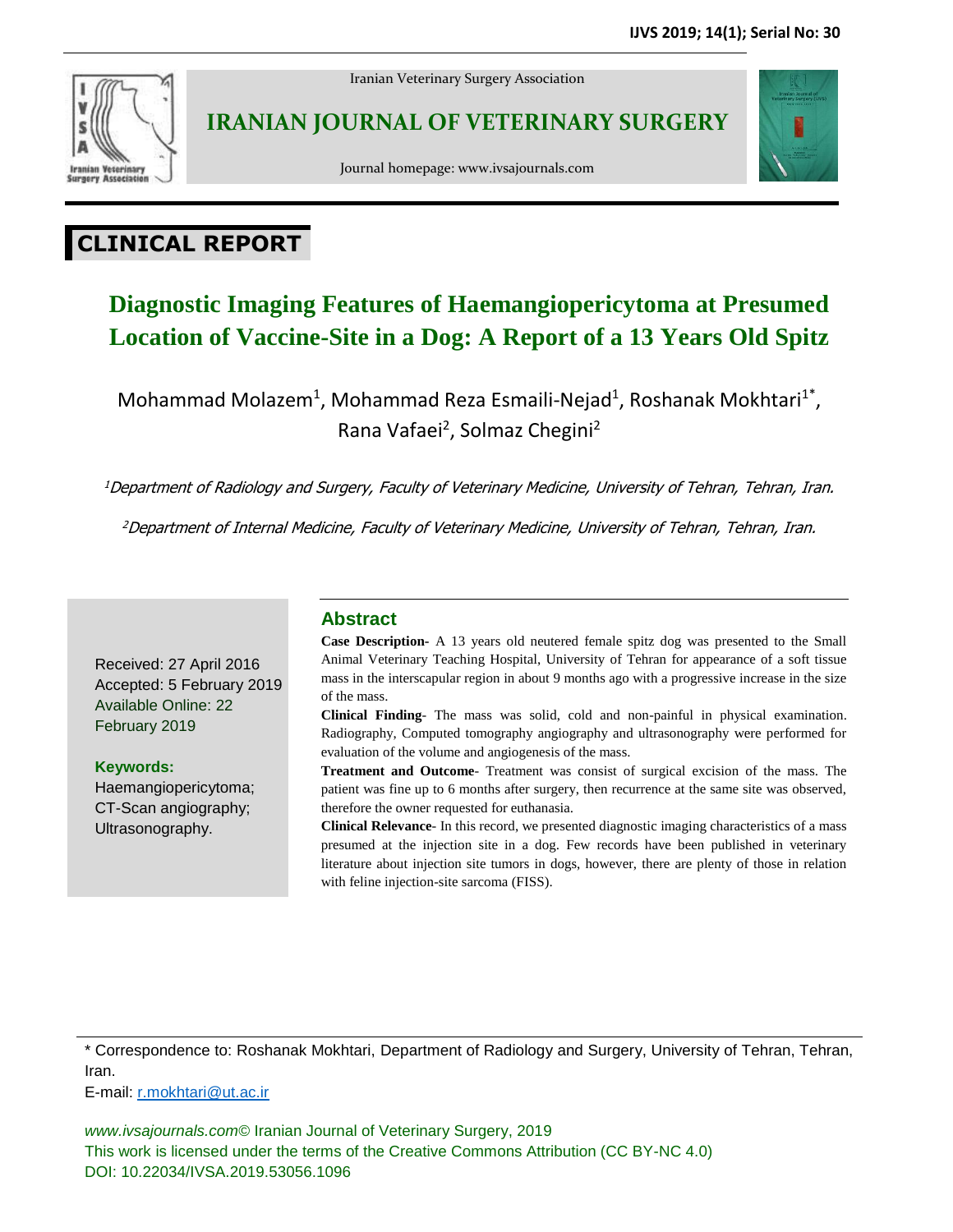#### **1. Case Description**

A 13 years old, neutered female spitz dog was presented for appearance of a soft tissue mass in the interscapular region in about 9 months ago with a progressive increase in the size of the mass (Figure 1).



*Figure 1.* Mass appearance in interscapular region.

#### **2. Clinical Findings**

The mass did not have the characteristics of an abscess, it was solid, cold and non-painful in physical examination. The case was referred to the radiology department for further investigations. Radiography, Computed tomography angiography and two-dimensional (2D) and three-dimensional (3D) ultrasonography were performed for evaluation of the structure, volume and angiogenesis of the mass.

Both right and left lateral and ventrodorsal radiographs were obtained from the thoracic cavity using (Carestream, Direct view Classic CR, Kodac Carestream IP) and the technical factors were 60 KV, 400 MS, and 0.04 mA. A lobular soft tissue opacity with some regions of mild calcification was detected in the interscapular region, no sign of invasion to near bony structures such as left and right scapulas were perceived (Figure 2). The lung parenchyma was checked for structured metastatic masses and the result was negative.

Ultrasonography of the abdominal cavity and mass were achieved by the aid of (GE Voluson 730 Pro unit equipped, Austria, with multi-frequency linear electronic transducer 5-17 MHz and 4D linear electronic transducer 6 – 18 MHz). In abdominal sonography, the left adrenal gland width (12 mm) was significantly larger than right adrenal (4 mm) and has become round in shape and had a hypoechoic echogenicity the blood supply was rich both

in peripheral and central areas. The right adrenal gland was normal in shape and echogenicity. A focal anechoic region without any significant blood supply was also located in liver parenchyma. The mass in interscapular region had a heterogeneous echogenicity with hyperechoic linear septas. In 3D color Doppler examination, the blood supply was high (Figure 3). Fine needle aspiration of the mass under ultrasonography guidance was done.



*Figure 2*. A- Right lateral and B- ventrodorsal. Radiograph views of the thoracic region, a round soft tissue mass is detectable in dorsal aspect no sign of bone involvement and metastatic structure is seen.

Plain CT-Scan and CT-scan Angiography (Omnipaque 240 mg /ml injectable Iohexol 750 mg/kg body weight with administration rate of 2 ml/s) were performed using (Siemens Somatom®) 2 detector scanner. The images were obtained in sagittal, transverse, coronal and 3D reconstruction images were achieved by the aid of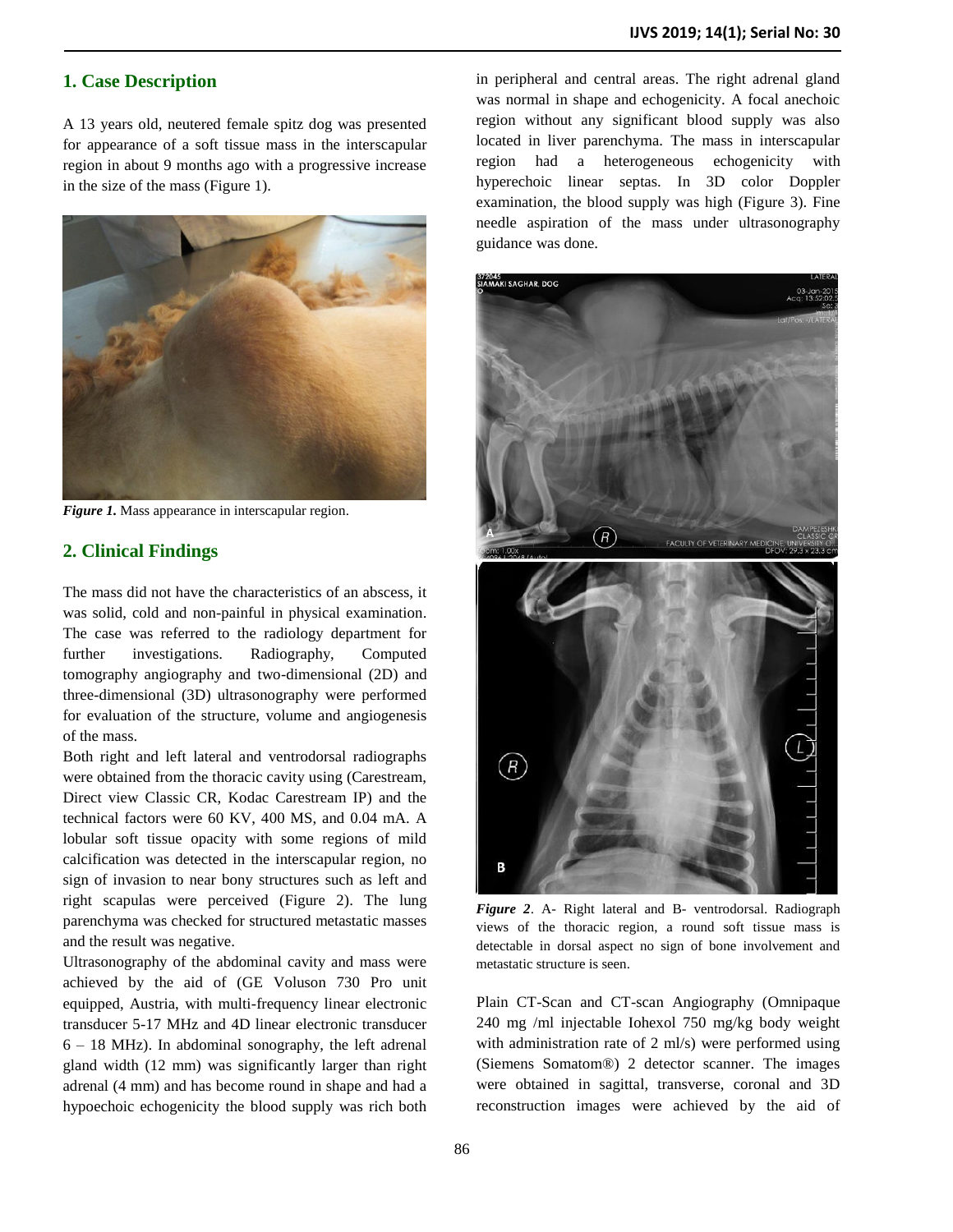Somaris 5.5 Syngo CT 2010 reconstruction program and the technical factors were KV, mA, slice thickness, and pitch. The exact protocol was done two times, immediately after complete injection of 3 ml/kg contrast medium via power injector (Sinopower-S Sino Medical-Device Technology Co., LTD) and 60 seconds later (delay phase) to allow the contrast medium to reach the suspected mass for CT-scan angiography achievement.<sup>1</sup> At the window level of 80 and window width of 700, the mean Hounsfield unit of the mass was 50.6. The mass was mixed-attenuate and had a lobular architecture with the width of 8.15 cm and the maximum height of 7.9 cm in transverse view and the maximum length is 7.29 cm in the sagittal view the overall volume was determined 169.45 cm<sup>2</sup> . No sign of invasion to near soft tissues and bones were seen. Very high angiogenesis was one of the most important characteristics of the suspected mass, make enhancement of the lobular structure (Figure 4).



*Figure 3*. A- B-mode ultrasonographic appearance of the suspected mass shows a heterogeneous appearance. B- 3D color Doppler examination of the mass shows high central and peripheral angiogenesis.



*Figure 4.* A- CT-Scan angiography transverse view. The mass has a lobular structure with enhancement parenchyma after contrast medium injection. B- 3D reconstruction of mass after injection of the contrast medium

For cytology evaluation of the mass, aspirated specimens by ultrasound guided FNA method were prepared and stained with Giemsa. Numerous single or clusters of oval and round cells, associated with uniform oval nuclei were present. A few number of mitotic figures were observed in the cytology sample.

The tissue specimen for histopathology examination was obtained by excisional biopsy from different locations of the mass. The sample was stored and fixed in 10% formalin. Paraffinized tissue section was cut into 4 µm thickness and stained by hematoxylin and eosin (H&E method).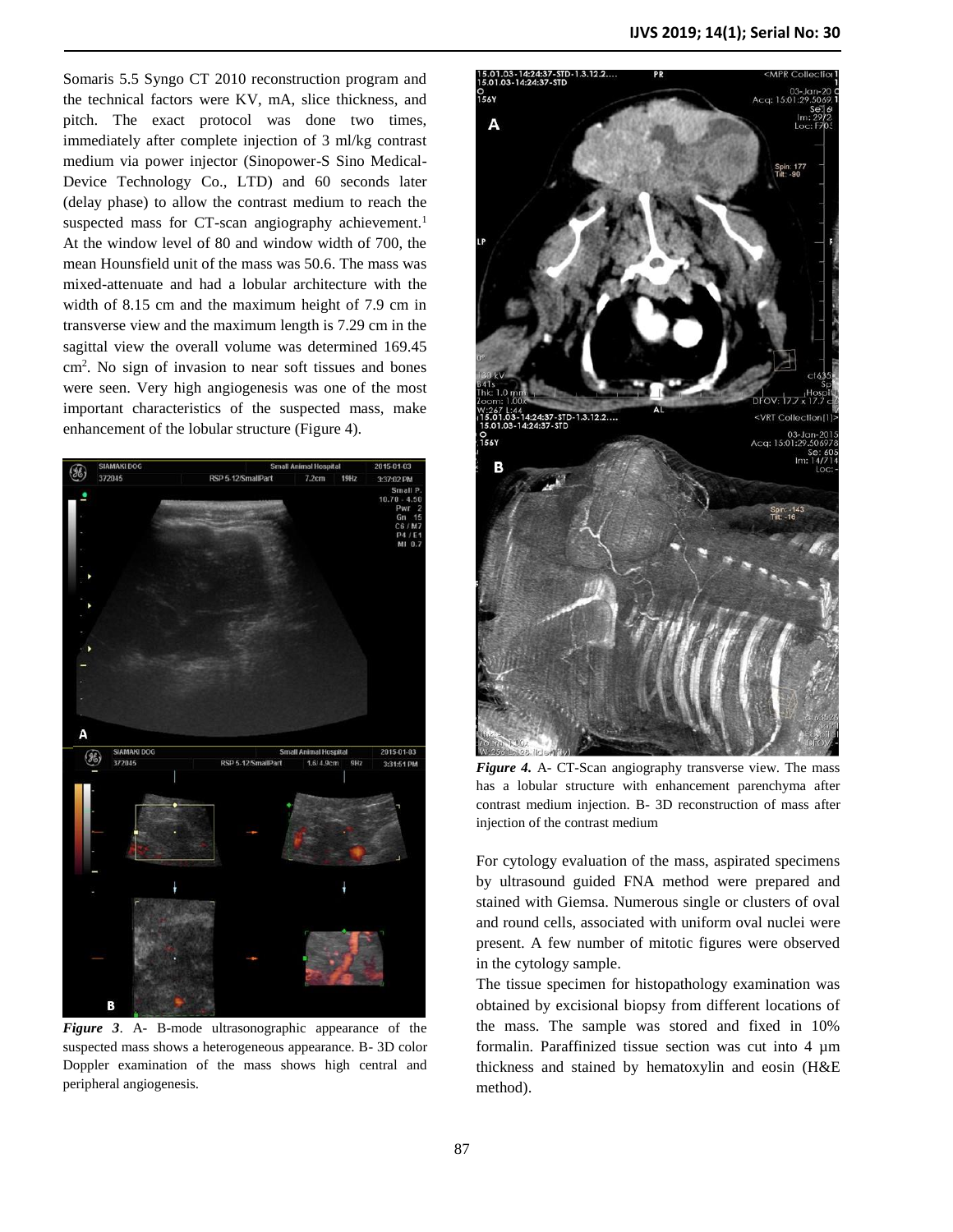The neoplastic spindle-shaped cells were almost uniform with a moderate amount of cytoplasm and round to oval nuclei. Some clusters of epithelioid cells were present as well. Fingerprint pattern of cells adjacent to endothelium and perivascular hyalinization were also notable. Lymphocytes and plasma cells were infiltrated among the neoplastic cells. Mitotic rate was low and there was no sign of hemorrhage or necrosis (Figure 5).



*Figure 5.* Tissue section. Classic fingerprint whorls of neoplastic cells around capillaries from the mass. Arrows indicate fingerprint pattern (H&E; IP).

#### **3. Treatment and Outcome**

Treatment was consist of surgical excision of the mass (Figure 6). The patient was fine up to 6 months after surgery, then recurrence at the same site was observed, therefore the owner requested for euthanasia.

#### **4. Clinical Relevance**

Subcutaneous inflammation is a frequent finding in dogs and cats being vaccinated by aluminum-based adjuvant vaccines which were first described by Hendrick.<sup>2</sup> Feline injection site sarcoma (FISS) has collected attention overpass 10 years accompanying new protocols for rabies vaccination. Recent studies have shown that other subcutaneous injectable materials such as long-acting antibiotic, steroids or still microchips can also make a focal inflammatory response, leading to a neoplastic condition.<sup>3,4</sup> Diagnosis of the injection site sarcomas based on observation of the a rapid growing mass in presumed location of the injection site (interscapular region) as vaccine-associated feline sarcoma task force (VAFSTF) suggested that any rapid growing mass with size of more than 2 cm which is persist more than 3 months has to be

biopsied for checking the  $FISS$ <sup>5</sup> Complete blood work, urinalysis, abdominal ultrasonography, thoracic radiography, CT-scan and MRI are suggested for more evaluation of the mass and treatment planning. CT-scan angiography is an accurate modality for assessment of the mass extension and near metastasis.



*Figure 6.* A- Gross appearance of the tumor. B- No sign of adjacent tissues invasion is seen after complete resection of the tumor.

In this record, we presented diagnostic imaging characteristics of a mass presumed at the injection site in a 13-years-old neutered dog. Few records have been published in veterinary literature about injection site tumors in dogs, however, there are plenty of those in relation with FISS.

Radiographic features of the mass indicate a round soft tissue mass located in dorsal of the thoracic region. For more investigation of the soft tissue masses,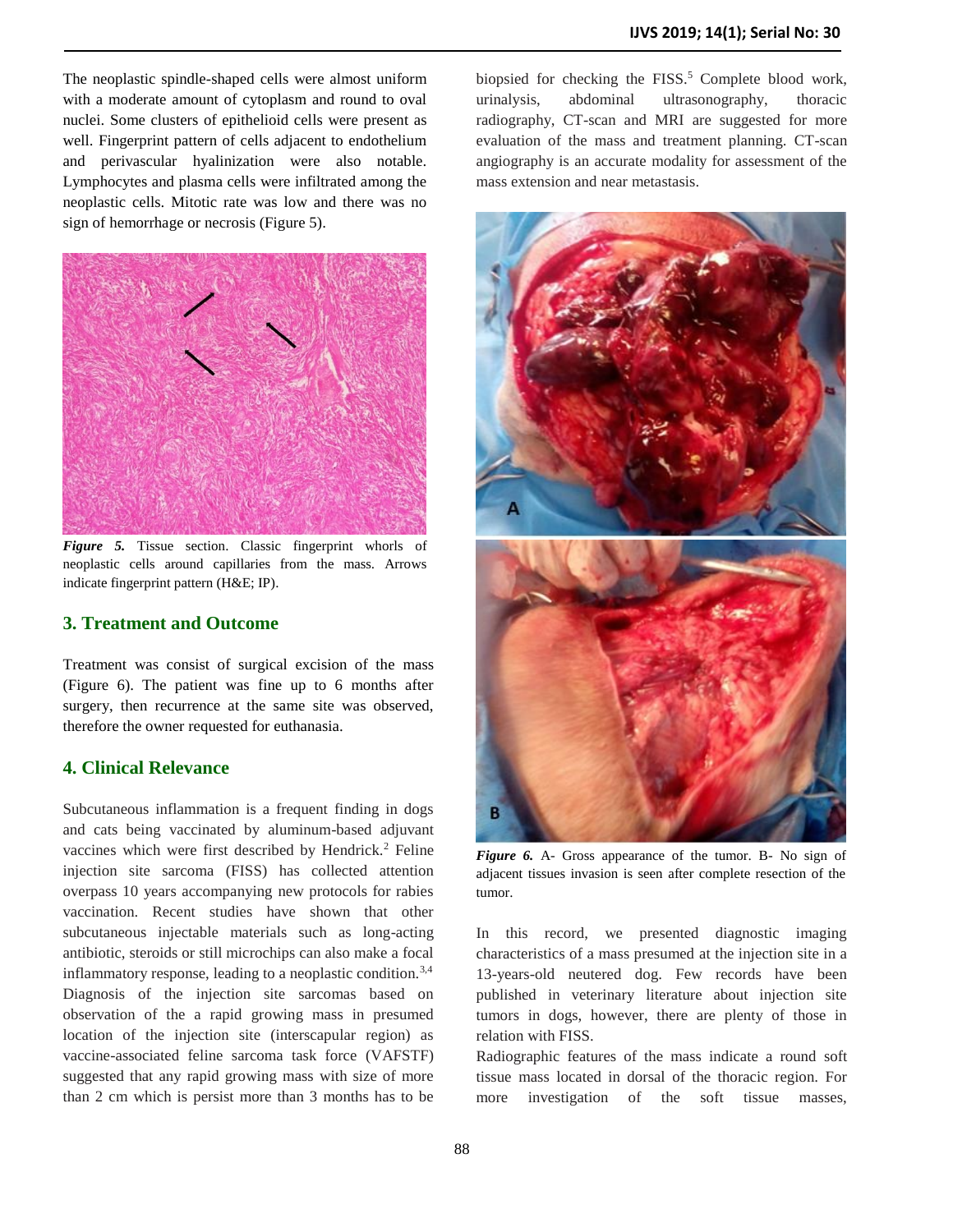ultrasonography is a non-invasive, available and cheap modality which can be used in the second step but cannot distinguish malignant from benign masses solely, nonetheless the malignant tumor has more tortuous and randomly disturb vascularization pattern. Another factor which can be used in determining the malignancy is central necrosis areas.<sup>6</sup> In present case, heterogeneous appearance and mixed echogenicity pattern were seen during B-mode ultrasonography. Color Doppler examination showed high centrally and peripherally angiogenesis of the suspected mass. Volumetric computed tomography is an almost new, non-invasive and highly sensitive technology which can be used for monitoring the angiogenesis of the tumors.<sup>7</sup> Although MRI is a gold technique for evaluating soft tissue involvement but CT-scan is a valuable diagnostic modality which can be used for determining tissue mineralization, tissue opacity and its Hounsfield unit, the degree of vascularization and adjacent tissues invasion.<sup>8</sup> Distinguishing a malignant tumor from benign has been made by the aid of CT-scan for decades.<sup>8</sup>In this study, a heterogeneous and multi-lobular mass with high vascularization that didn't have evidence of mineralization or adjacent musculoskeletal involvement was detected.

In one study, histopathological findings after surgical removing of a subcutaneous mass on right leg of a dog manifest, the spindle-shaped cells constituted whorls resembling fingerprint pattern. These cells were having eosinophilic cytoplasm, associated with some prominent nucleoli.<sup>9</sup> In another case report, histopathological features of a mass in left flank of a dog revealed that cells appeared to be spindle shaped around a central capillary together with a fingerprint pattern. The predominant cells had eosinophilic cytoplasm with prominent nuclei and the mitotic figures were scarce.<sup>10</sup> These results are similar to our case, based on histopathological findings.

In conclusion, although histopathologic examination is the best procedure for the definitive diagnosis of soft tissue tumors kind, but use of CT-scan technique for clinical evaluation of structure and nature of the mass is effective and can be helpful for a surgical approach.

### **Acknowledgments**

The authors would like to thank the Small Animal Teaching Hospital, Faculty of the Veterinary Medicine, University of Tehran for their support and cooperation.

### **Conflict of interests**

None declared.

#### **References**

- 1. Pollard R, Puchalski S. CT contrast media and applications. In Veterinary Computed Tomography, Saunders J and Schwardz T, Wiley-Blackwell, 2011; 58.
- 2. Hendrick MJ. Historical review and current knowledge of risk factors involved in feline vaccine-associated sarcomas. *Journal of the American Veterinary Medical Association*, 1998; 1422-1423.
- 3. Daly MK, Saba CF, Crichik S, Howerth E, Kosarek E, Cornell KK. fibrosarcoma adjacent to the site of microchip plantation in a cat. *Journal of Feline Medicine and Surgery*, 2008; 202-205.
- 4. Kass PH, Spangler W, Hendrick J, McGill LD, Esplin D, Lester S. Multicenter case-control study of risk factors associated with the development of vaccine-associated sarcomas in cats. *Journal of the American Veterinary Medical Association*, 2003; 1283–1292.
- 5. Morrison W, Starr R. Vaccine-Associated Feline Sarcoma *Journal of the American Veterinary Medical Association,* 2001; 218:697-702.
- 6. Andre d-Anjou M, Blond L. Musculoskeletal system. In Atlas of small animal ultrasonography, by Marc-Andre d Anjou and Dominique Penninck, Wiley-Blackwell, 2015; 534-535.
- 7. Kiessling F, Greschus S, Lichy M, Bock M, Fink C, Vosseler S. Volumetric computed tomography (VCT): a new technology for noninvasive, highresolution monitoring of tumor angiogenesis. *Nature Medicine*, 2004; 1133-1138.
- 8. Subhawong T, Swart J, Fishman E, Carrino J, Attar S, Fayad L. Soft Tissue Masses and Mass Like Condition: what does CT-Scan add to diagnosis and management. *American Journal of Roentgenology*, 2010: 1559-1567.
- 9. Coskan A, Onal B, Alcigir M, Kutsal O. A canine hemangiopericytoma case: Fine needle aspiration (FNA) cytology and histopathological findings. *Ankara Üniversitesi Veteriner Fakültesi Dergisi,* 2013: 151-153.
- 10. Namazi F, Abbaszadeh Hasiri M, Oryan A, Moshiri A. Hemangiopericytoma in a young dog: Evaluation of histopathological and immunohistochemical features. *Journal of Veterinary Research Forum*, 2014; 5:157-160.